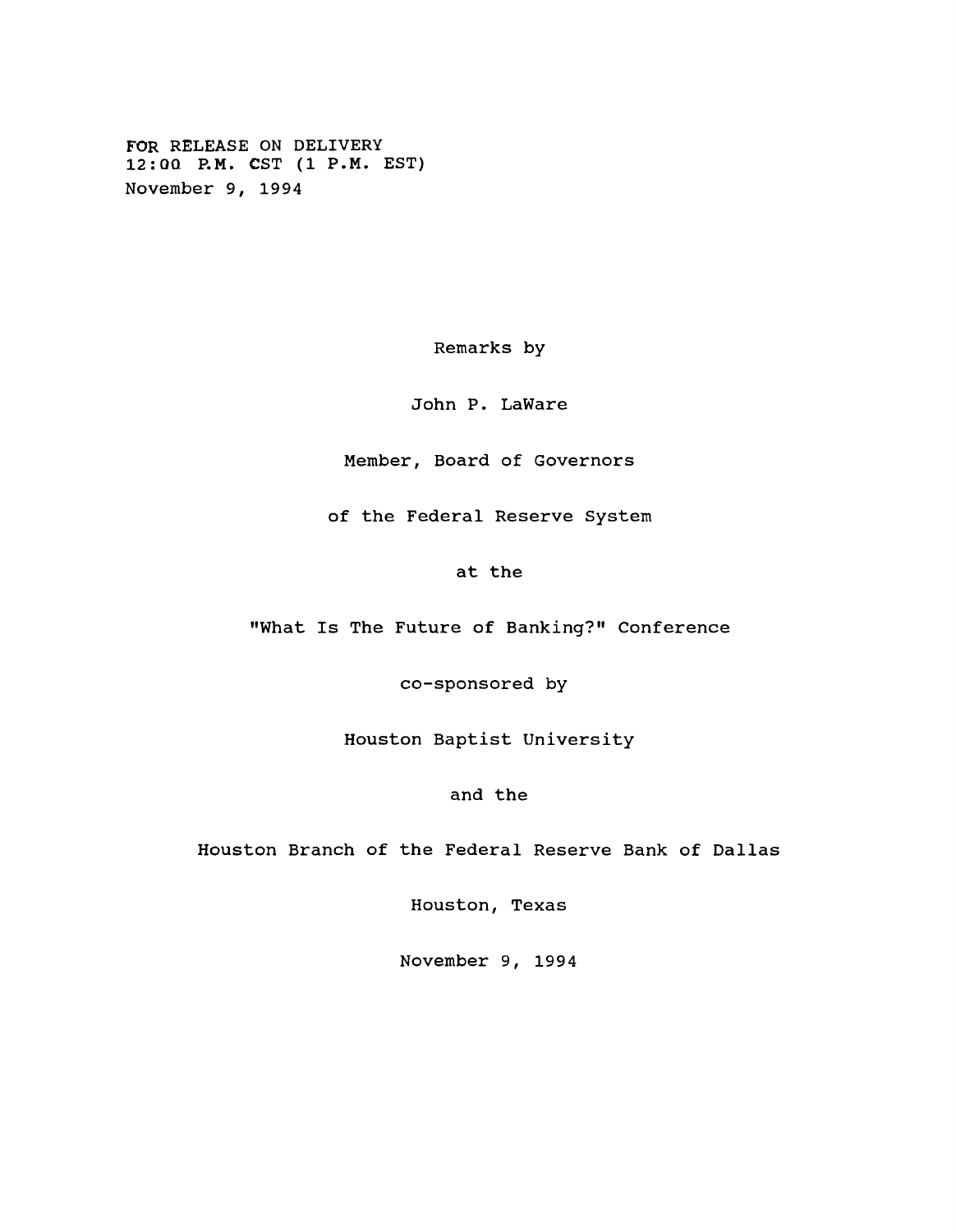**Good afternoon and thank you for inviting me to be in Texas today and to talk about the banking industry. Being in Texas is always special for me, whether in Dallas, Houston, Fort Worth, San Antonio, or Bandara. I mention Bandara because when I was in O.C.S. at Lackland Air Force Base in 1952 we used to go to a dude ranch in Bandara on weekends when we could get a pass. Texas is a special place for me because of my happy memories of all of my visits and sojourns, but also because of the people who have been very kind to me: Lewis Bond in Forth Worth, Bob McTeer, president of the Dallas Fed, Bob Smith who runs the Fed office here in Houston, Stewart Morris and his associates, and most particularly my old friend and former partner in bank regulation, Bob Clarke. Bob's distinguished service to the nation as Comptroller of the Currency epitomizes the best traditions of public service. It was a privilege to serve with him in Washington.**

**It is far less a privilege to follow him on any public program. He is a gifted public speaker, bound to be well informed on any subject to which he speaks, and he has that additional advantage of an endless inventory of wonderful stories with which to provide humorous leavening to any speech. Bob, on that score I won't even try to compete.**

**We are discussing today the future of banking in the United States. In a sense that is too narrow a topic, because the United States economy is an integral part of a global economy and financial markets are increasingly globalized and independent of time zones. At any time of day or night Houston time, a sophisticated financial market is open and available somewhere on**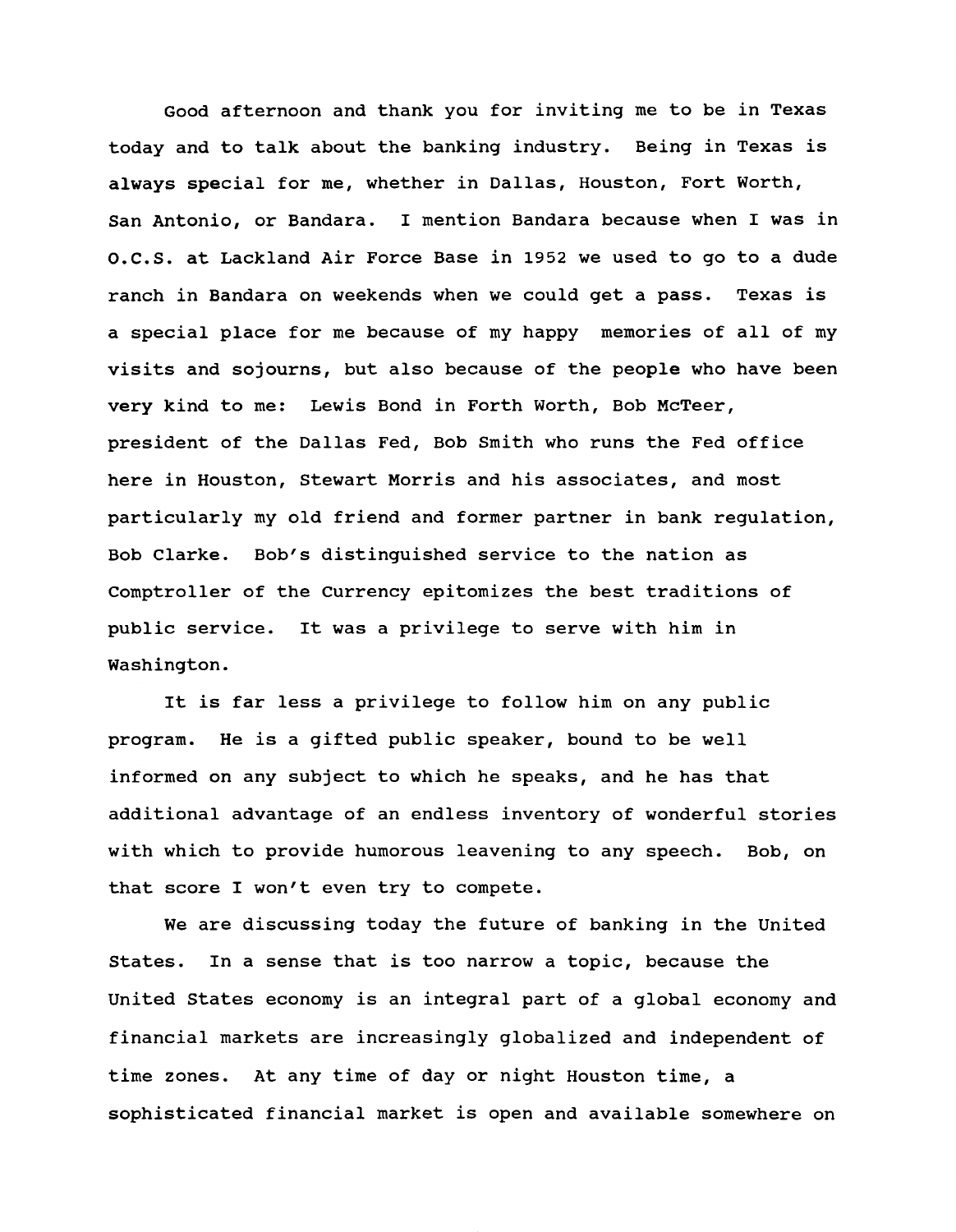**the globe, capable of handling almost any kind of transaction, and communications technology permits instant contact and instant response. But it is also fair to say that innovation in financial product design and the speed with which transactions can be completed also tends to escalate risk. Any kind of a meltdown in the settlement system for international transactions could create systemic problems and risk a broad financial crisis.**

**Banks which are operating in these sophisticated markets directly must learn to manage diverse elements of risk on a daily, even hourly, basis and have in place the policies, systems and controls to limit the effects of external events to an aggregate level which capital and reserves can absorb without institutional failure.**

**In addition, those bankers who participate indirectly must understand every instrument they put on the balance sheet and all the risks inherent in it. They, too, should think about worstcase scenarios and what they might mean to the viability of their institutions.**

**But, I will try now to put all of these admonitions and alarms in the context of the vision I have for banking over the next several years. It is not a particularly rosy vision, because the recent and current trends in legislation and regulation tend to narrow increasingly the spectrum of opportunity for banks.**

**Having said that, I hasten to add that commercial banks today are in fine shape. They weathered the worst storm and absorbed the greatest losses during the period 1989-1992 since** the catastrophic period 1929 to 1935.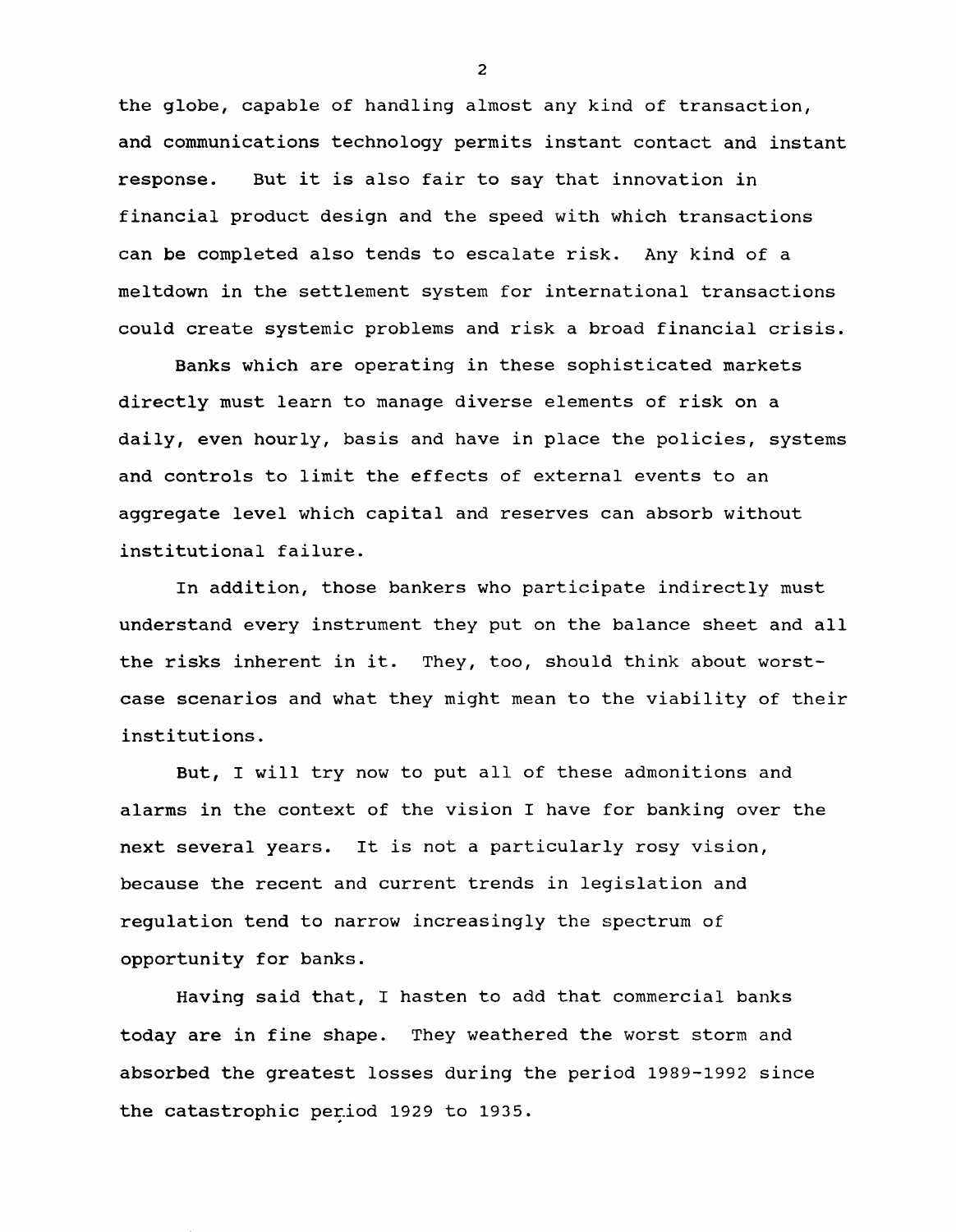**Heroic measures to improve asset quality; deliberate and radical reapportionment of balance sheets; and, with the help of the capital markets, the addition of huge amounts of fresh equity and debt capital have remade the asset and liability structure of the industry. At the same time, like other industries, banking has taken drastic measures to improve productivity through broader use of advanced technology and has enhanced earnings by cutting costs. Downsizing branch systems to eliminate operations which are not cost effective is a standard approach. Marginally profitable businesses have been sold or abandoned. Intra-market mergers like that of Chemical and Manufacturers in New York seek to achieve real economies of scale through back-office consolidation. They also enable the combined institutions to close redundant branches and reduce staff without losing customers. All of this has resulted in a vastly improved earnings performance.**

**In the 1960s, large banks which could earn a return on assets of only 7 0 basis points were the darlings of the analysts and the role models for others. For the first and second quarters of 1994 the entire industry — that is, all insured commercial banks — had a return on assets of 117 basis points and many banks large and small had returns even better than that.**

**At the same time, asset quality has improved dramatically and problem loans are down to \$42 billion, their lowest level since 1985.**

**At the same time, recent accounting mandates from the Financial Accounting Standards Board in the form of FAS 115 make it appropriate to mention that investment portfolio positions**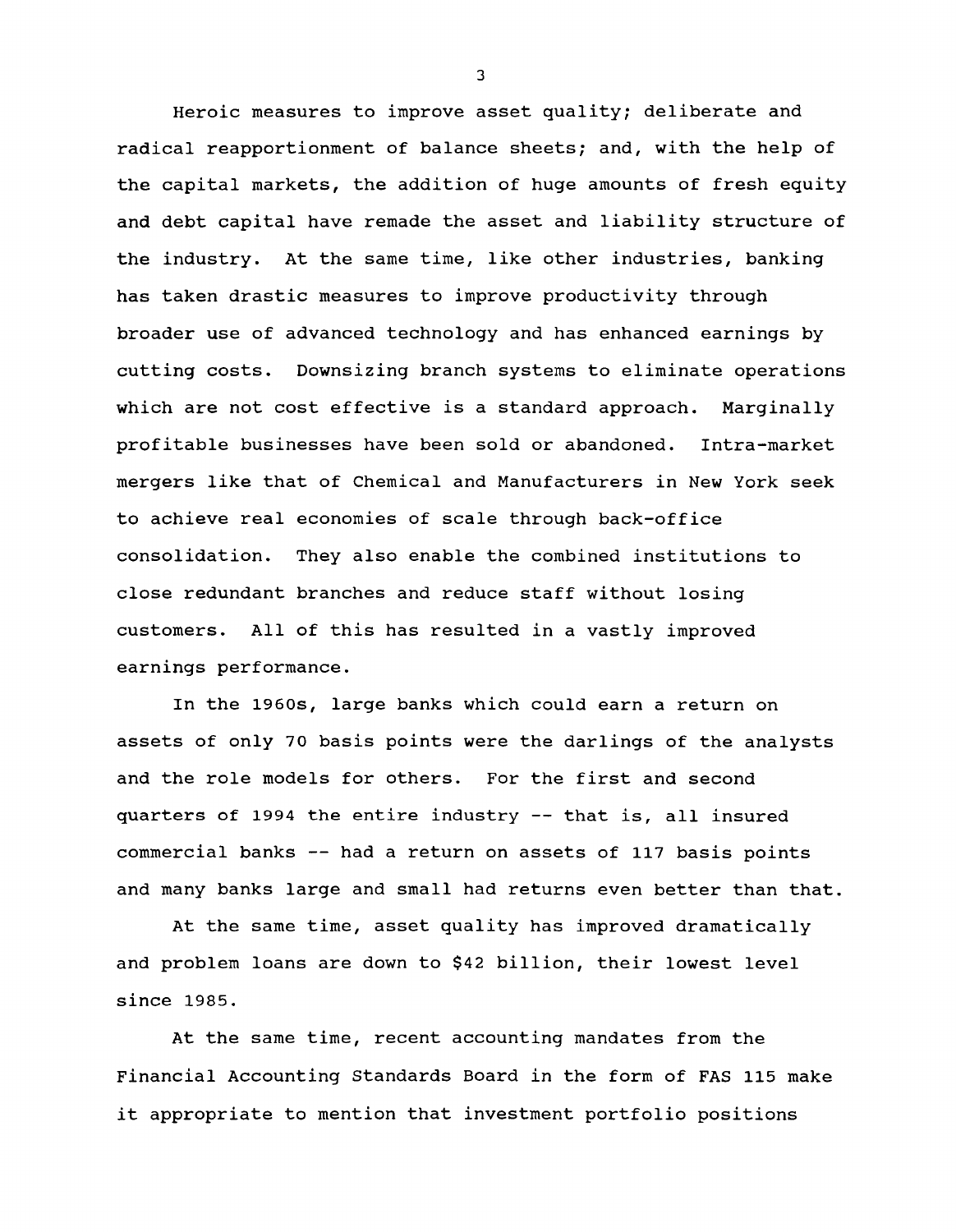**have weakened. In the fourth quarter of 1993, banks had unrealized gains of \$11.5 billion. Changes in interest rates for which I admit the Fed bears some responsibility — have altered that figure materially. Insured banks now show unrealized losses in portfolio of \$13.3 billion, a swing of almost \$25 billion in market value. Of that \$13.5 billion of unrealized loss at the end of the second quarter, \$5.9 billion was in the "available for sale" category prescribed by FAS 115. For reporting purposes after taxes, the effect on bank equity accounts would be about \$4 billion.**

**FAS 115 will certainly add volatility to bank balance sheets for reporting purposes. It remains to be seen whether attempts to avoid or neutralize that volatility by bankers will result in irrational portfolio management such as marking everything "to be held to maturity" or conversely marking everything "available for sale" but limiting maturities to 12 to 18 months. Somehow, for an industry heavily dependent on the confidence factor to obtain proper funding, it seems counterintuitive to increase volatility in financial reports when that volatility is wholly a result of accounting practice rather than real events.**

**In the first half of this year, commercial and industrial loans are up nearly \$26 billion or 4.8 percent and loans to individuals increased \$19.5 billion, with nearly \$17 billion of that in the second quarter.**

**Equity capital increased \$8 billion or 2.8 percent from year-end 1993. Equity for the industry stood at 7.84 percent of total assets at the end of the second quarter and total riskbased capital at about 13.2 percent.**

 $\overline{\mathbf{4}}$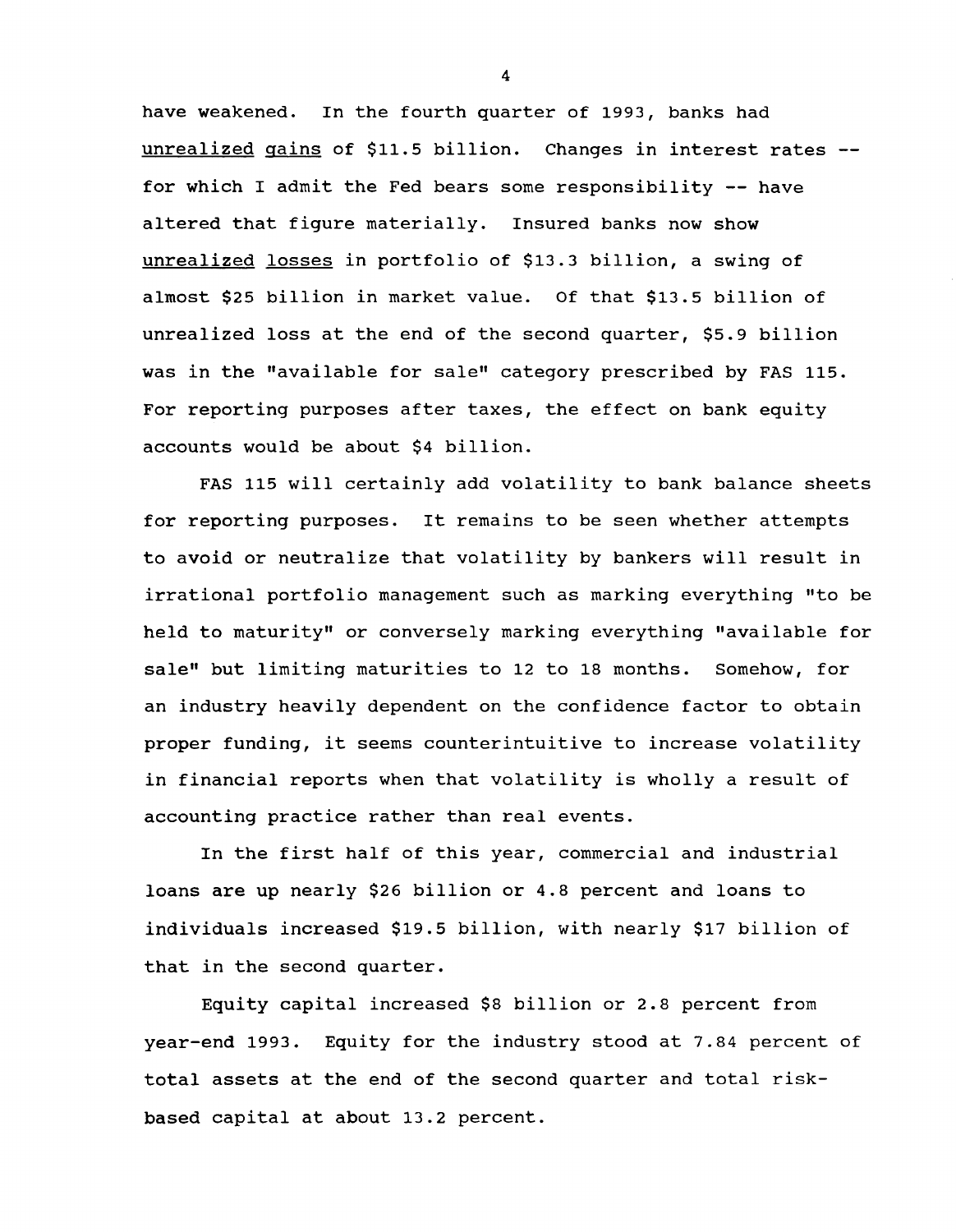**Four banks failed in the first half with aggregate total assets of \$230 million. At June 30th, there were 338 problem banks with \$42 billion in assets, down from 1,016 banks at yearend 1991 with assets of \$528 billion.**

**That is truly a remarkable recovery in a very short period of time and has undoubtedly contributed to the vibrant current rate of growth in the U.S. economy.**

**But what does the future hold for banking? There are no current indications that another asset quality crisis is impending. The capital markets and rating agencies have a generally favorable attitude toward the industry. The increasing access of banks to secondary markets by securitizing assets has enabled bankers to substantially lay off risks related to carrying longer term fixed-rate loans. And, this development has given banks greater flexibility in managing balance-sheet items against risk-based capital standards, while at the same time increasing fee income by continuing to service the collection of interest and principal on those loans.**

**Banks have proven over and over that they can adapt to changing times and conditions. But there is a limit, and I believe we are fast approaching it. The Financial Institutions Reform, Recovery and Enforcement Act (FIRREA) and the Federal Deposit Insurance Corporation Improvement Act (FDICIA) have enormously increased the burden of federal regulation and reporting. They are the products of over-reaction by Congress, believing that more and more regulation and restriction on the things which banks can do and how they do them will keep banks from failing and protect the insurance funds. Indeed, prompt**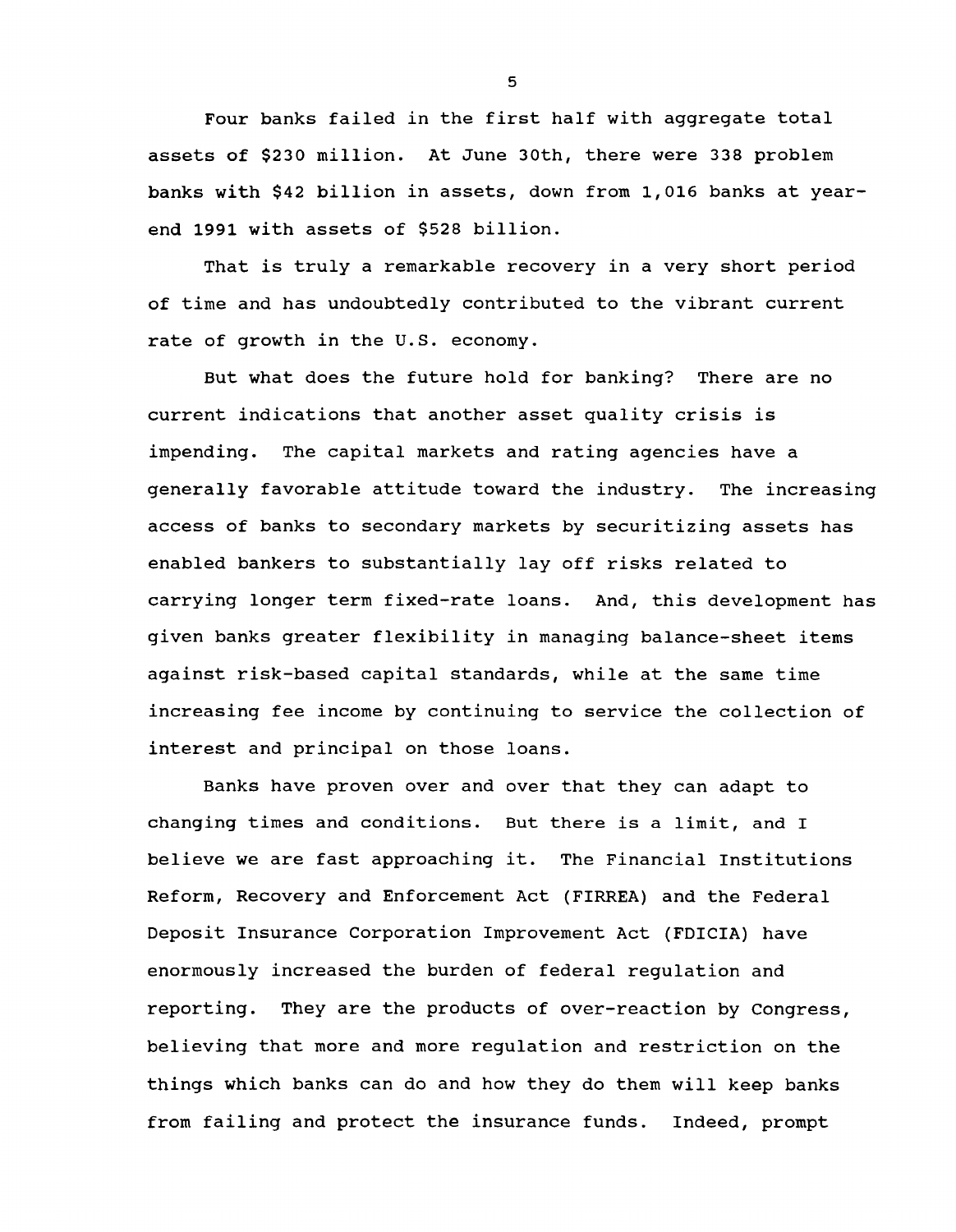**corrective action is a valuable tool which enables supervisors to step in early in a deteriorating situation with the authority to mandate steps to avoid failure. But much of the rest of this recent legislation will just result in expanding and complicating bank reporting and compliance obligations with little potential enhancement of safety and soundness.**

**Add to that recent efforts to expand the use of bank capital and deposits to engineer social programs. This is particularly disturbing in the context of bank competitiveness with other financial institutions. In fact, the current proposals to revise the enforcement of CRA constitute social engineering by administrative fiat. That seems to me to be highly questionable from a public policy point of view.**

**The brouhaha about derivatives is only the most recent example of this dangerous trend toward more and more regulation. The prophets of doom who are calling for legislation act as though derivatives were new phenomena invented by some evil banker hellbent to take advantage of naive investors. In fact, many of these critics wouldn't know a derivative if they saw one.**

**Exhaustive disclosure and well-informed supervision can insure prudent use of derivatives, even the super-sophisticated ones of recent vintage. But legislation to regulate and restrict the use of derivatives, undertaken unilaterally here in the United States, could well result in our market for these important financial instruments being exported to London, Frankfurt, Tokyo, Hong Kong or Singapore. This would be a significant lessening of the importance of U.S. financial markets**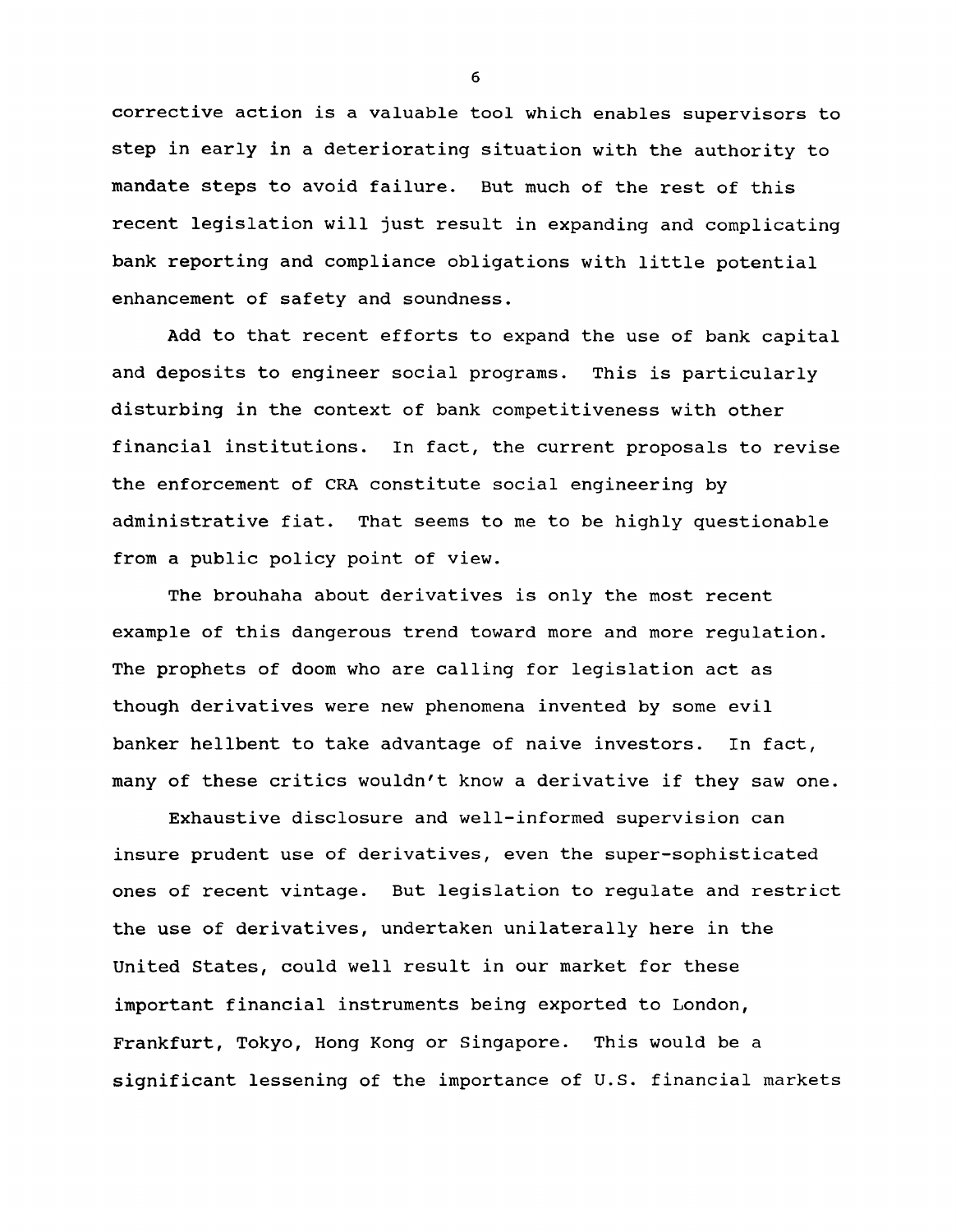**which are perhaps our most important competitive advantage in the global economy.**

**Returning to our basic question: What will banking look like in the year 2000? Well, here are some guesses. And please keep in mind that the thoughts I have already shared with you and those I am about to enunciate are mine alone and do not necessarily represent the position of the Federal Reserve or the views of my colleagues on the Board.**

**First — Consolidation. I believe that the balance of this decade will see a continuation of the strong trend toward consolidation. This will be driven by the desire of many banks to increase their geographic reach and diversification. But it will also be driven by the need for greater efficiency. Intramarket mergers offer immediate opportunities to eliminate inefficient branches and reduce staff. This can be just as true for two \$100 million banks in the same market as for two \$50 billion banks like Chemical and Manufacturers.**

**Second — Interstate branching will dramatically change the way some banking organizations look, but I doubt very much that it will significantly change the basic structure of banking in the United States. I think we will always have seven or eight thousand commercial banks. Perhaps fifteen or twenty of them will aspire to an essentially national network of banks and branches. But there will also be large super-regional banks which choose to remain in a regional posture because a franchise with a more homogeneous market may be easier to manage. Smaller regionals or sub-regionals will operate in two or three states,**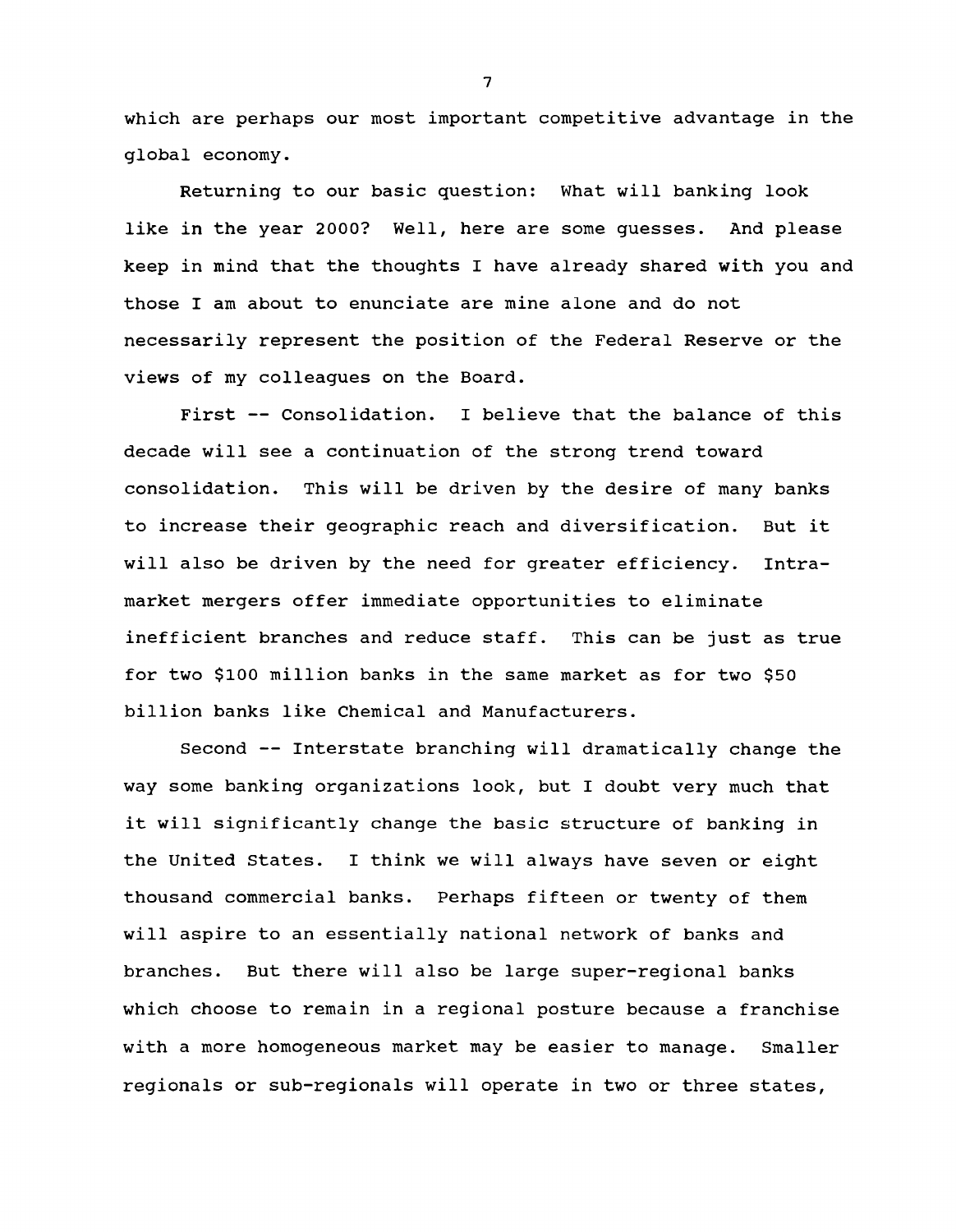**usually contiguous. And the great majority of banks will be local.**

**You know Tip O'Neill once said "all politics is local." Well, I contend that all banking is local. Some banks will try to be local, using branches and encouraging branch management to be actively engaged in the community. That may be local enough for some customers, but there will always be those who want to deal with folks they know — bank managers and directors whom they know and who clearly are identified with what is good for the community. There are still a lot of people who like to be able to talk to the president of the bank and get quick answers based as much on the character of the customer as on his balance sheet. For those reasons, community banking will continue to thrive even in the age of full interstate banking. If I were active in bank management today, I would love to run a bank in a small town that was in competition with the branch of a moneymarket bank headquartered 1,000 miles away. I'd beat their socks off.**

**Third — Banks will continue to see their share of market for commercial and industrial loans erode. Investment bankers, finance companies and insurance companies have taken dead aim at this market. They have the advantage of less regulation of that business than banks have. That translates into lower costs and more leeway to be creative in the kinds of financing and other services they can provide. At the other end of the market spectrum, banks are going to have ever-tougher competition for consumers' patronage. Mutual funds offer better returns for deposit-like funds with enough of a differential to override**